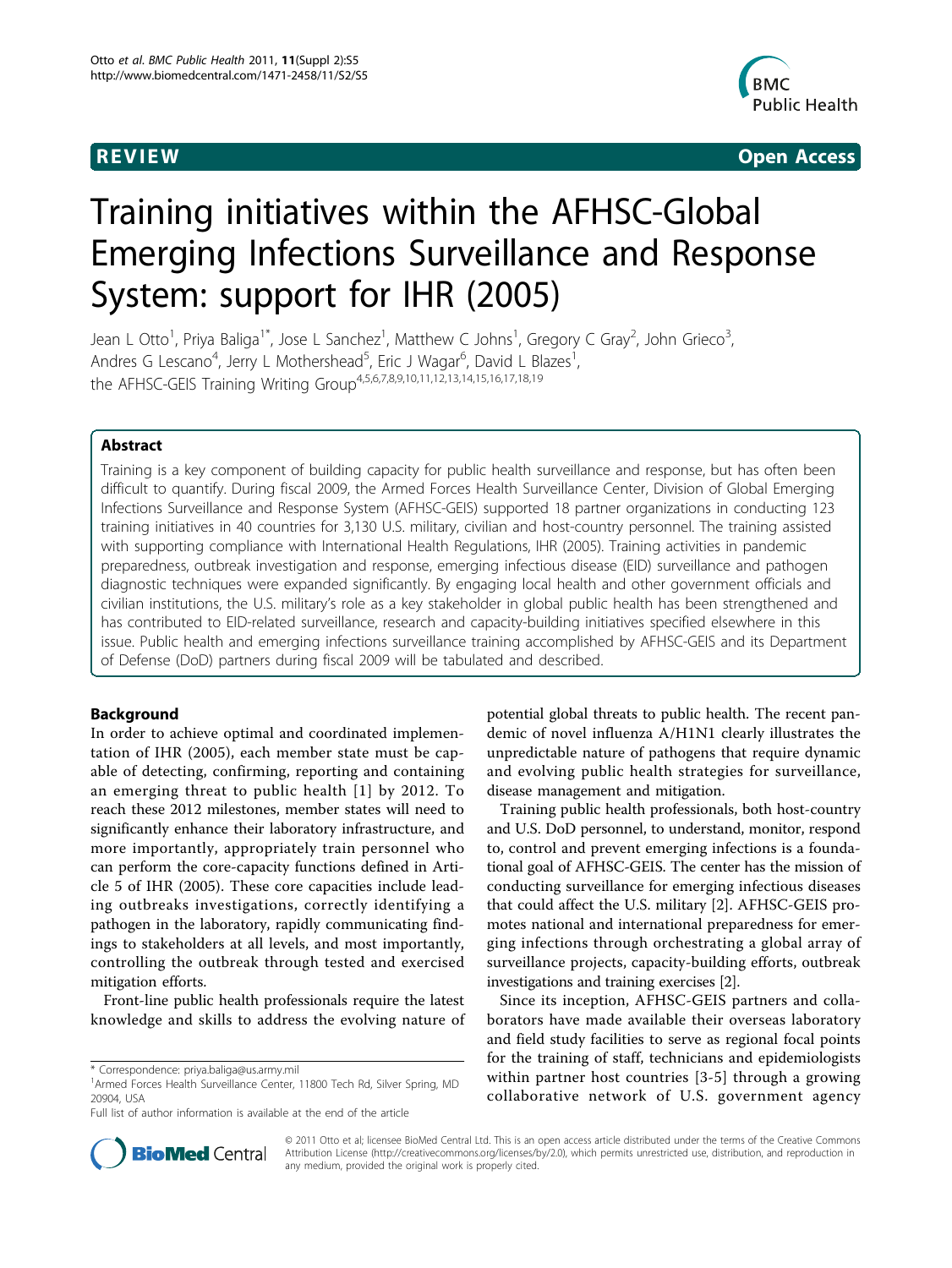partners. A wide range of training has been coordinated at these sites, including programs such as the Centers for Disease Control and Prevention's (CDC's) Field Epidemiology Training and Laboratory Training Programs [[6\]](#page-7-0) and the U.S. Agency for International Development efforts through Africa and the Pacific [[7,8](#page-7-0)]. These training opportunities serve as a forum for support, coordination and collaboration with hostcountry partners as prescribed in Article 44 of the IHR (2005). These efforts are conducted in close collaboration with host-country counterparts utilizing standardized teaching tools and guidelines developed by WHO [[9\]](#page-7-0) and other international global health entities to enhance core public health capacities within each partner host country.

In addition, through the Uniformed Services University of the Health Sciences (USUHS) Center for Disaster and Humanitarian Assistance Medicine (CDHAM), educational efforts in support of five combatant commands have been bolstered with AFHSC-GEIS funding. Such training provides much-needed professional expertise and the latest technical information to U.S. military and civilian health care providers, as well as to host-country Ministries of Health, Agriculture and Defense, and other civilian agency collaborators. These initiatives result in significantly improving the professional engagement of host-country officials, as well as further enhancing the U. S. government's role as a key stakeholder in the global health community. Training initiatives encompass such topics as planning and preparedness, outbreak investigation, surveillance and response for a wide spectrum of disease- or syndrome-causing agents. This report summarizes training initiatives and highlights select training projects conducted by AFHSC-GEIS-funded partners from September 2008 to October 2009.

### Methods

Authors of this report reviewed all fiscal year 2009 (September 2008 to October 2009) individual project reports, as well as program reports from AFHSC-GEIS coordinators submitted to AHFSC-GEIS, and identified specific training programs conducted by partners. In this review, the authors included training activities such as workshops, academic courses, conferences, tabletop exercises and distance learning. Stand-alone lectures, descriptive program presentations and poster presentations are not included, although these remain an integral part of disseminating program findings and information.

#### Results

During fiscal 2009, 18 partner organizations conducted 123 training initiatives in 40 countries, reaching approximately 3,130 U.S. military and civilian personnel, as well

| Table 1 AFSHC-GEIS-Funded Training Initiatives by      |
|--------------------------------------------------------|
| <b>Combatant Command Location of Training, October</b> |
| 2008-September 2009                                    |

| Combatant<br>Command     | No. total training<br>initiatives | No.<br>countries | No.<br>trainees* |
|--------------------------|-----------------------------------|------------------|------------------|
| U.S. Africa<br>Command   | 15                                | 10               | 294              |
| U.S. Central<br>Command  | 17                                | 6                | 454              |
| U.S. European<br>Command | 19                                | 8                | 1057             |
| U.S. Northern<br>Command | 28                                | 1                | 595              |
| U.S. Pacific<br>Command  | 35                                | 10               | 623              |
| U.S. Southern<br>Command | 9                                 | 5                | 107              |
| TOTAL                    | 123                               | 40               | 3130             |

\*Where exact figures are not known, an estimate of the number of trainees is provided.

as host-nation personnel (Additional file [1](#page-6-0) and Table 1). These educational efforts covered a wide range of topics. The most common categories were EID laboratory techniques (41 percent), pandemic influenza (24 percent) and disease surveillance techniques (19 percent). Training modalities included workshops (defined here as hands-on, interactive training), academic courses, conferences, tabletop exercises, and on-line and telephonic distance learning. Duration of training ranged from 0.5 hours to six months, with the majority of education efforts lasting two to five days.

In terms of AFHSC-GEIS pillars, respiratory infections (namely influenza) represented the majority of training initiatives (68 percent), followed by febrile and vectorborne infections (11 percent), gastrointestinal infections (5 percent), and antimicrobial resistance (2 percent). The remaining 14 percent included various topics (geographic information systems, EpiInfo, field epidemiology, principles and practice of clinical research, outbreak investigation, emerging infectious diseases, lab safety precautions, ecological niche modeling and tropical medicine student rotations) (Figure [1](#page-2-0)). Training initiatives conducted in fiscal 2009 did not focus on sexually transmitted infections. Training occurred in each of the six Combatant Commands (COCOM). The most occurred in the U.S. Pacific Command (USPACOM) and the least in U.S. Southern Command (USSOUTHCOM) (Table 1). Figure [2](#page-3-0) shows the geographic distribution of these initiatives across the globe.

The following sections describe selected examples of training initiatives that highlight the breadth of AFHSC-GEIS efforts in this arena.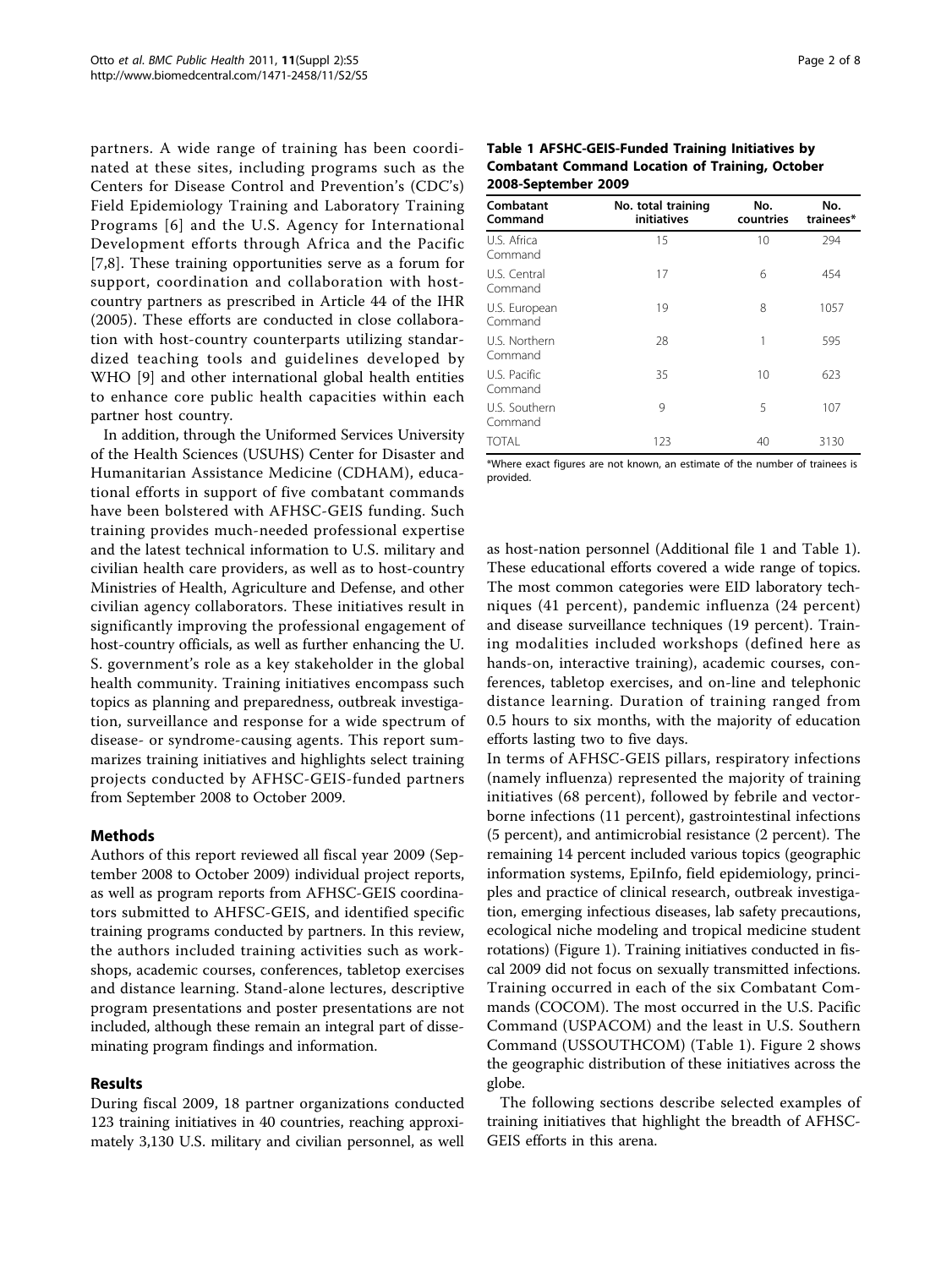<span id="page-2-0"></span>

### CDHAM combatant command training

All U.S. military initiatives are coordinated by six COCOMs specific to geographic regions of the world: USPACOM, U.S. European Command (USEUCOM), U.S. Northern Command (USNORTHCOM), U.S. Central Command (USCENTCOM), U.S. Southern Command (USSOUTHCOM) and U.S. Africa Command (USAFRICOM). These geographic COCOMs provide U.S. military representation to international and U.S. national agencies within their area of responsibility (AOR).

In fiscal 2009, AFHSC-GEIS funded training programs for COCOMs through CDHAM. Affiliated with USU, CDHAM assisted COCOMs in developing, planning and executing education and training programs for pandemic and avian influenza surveillance and response. As depicted in Additional file [1](#page-6-0), in fiscal 2009, CDHAM conducted a total of 12 conferences and tabletop exercises, training 673 individuals in support of four COCOMs: USPACOM, USEUCOM, USCENTCOM and USNORTHCOM. CDHAM conducted two training initiatives in the USPACOM's area of responsibility: a workshop on public health management of pandemic influenza (PHMPI) in Malaysia and the USPACOM Medical Surge Conference, held in Indonesia, which drew 64 participants from India and Indonesia. In EUCOM,

CDHAM supported four separate PHMPI workshops in Armenia, Poland, Romania and the United Kingdom involving approximately 190 participants, as well as a European pandemic influenza (PI) Synchronization Conference in Switzerland for 55 participants.

In support of USCENTCOM, CDHAM planned and executed two PHMPI workshops in Kyrgyzstan, which involved 60 participants from Tajikistan, Turkmenistan, the United States and Uzbekistan; and one in Pakistan for 40 participants. These workshops offered a venue for each of the country's Ministries of Defense to present their respective PI plan, focusing on strategies of containment, identifying available resources and existing gaps, and identifying and addressing these gaps with the assistance of the U.S. DoD. The program for this conference comprised three days of lectures, country briefs and breakout sessions.

# University of Iowa certificate in emerging infectious disease epidemiology

Developing countries have a strong desire to acquire advanced training in public health from recognized universities in the U.S. and Europe. Many AFHSC-GEIS partners are asked to support this type of training. The University of Iowa developed a certificate program to provide training at an internationally known U.S.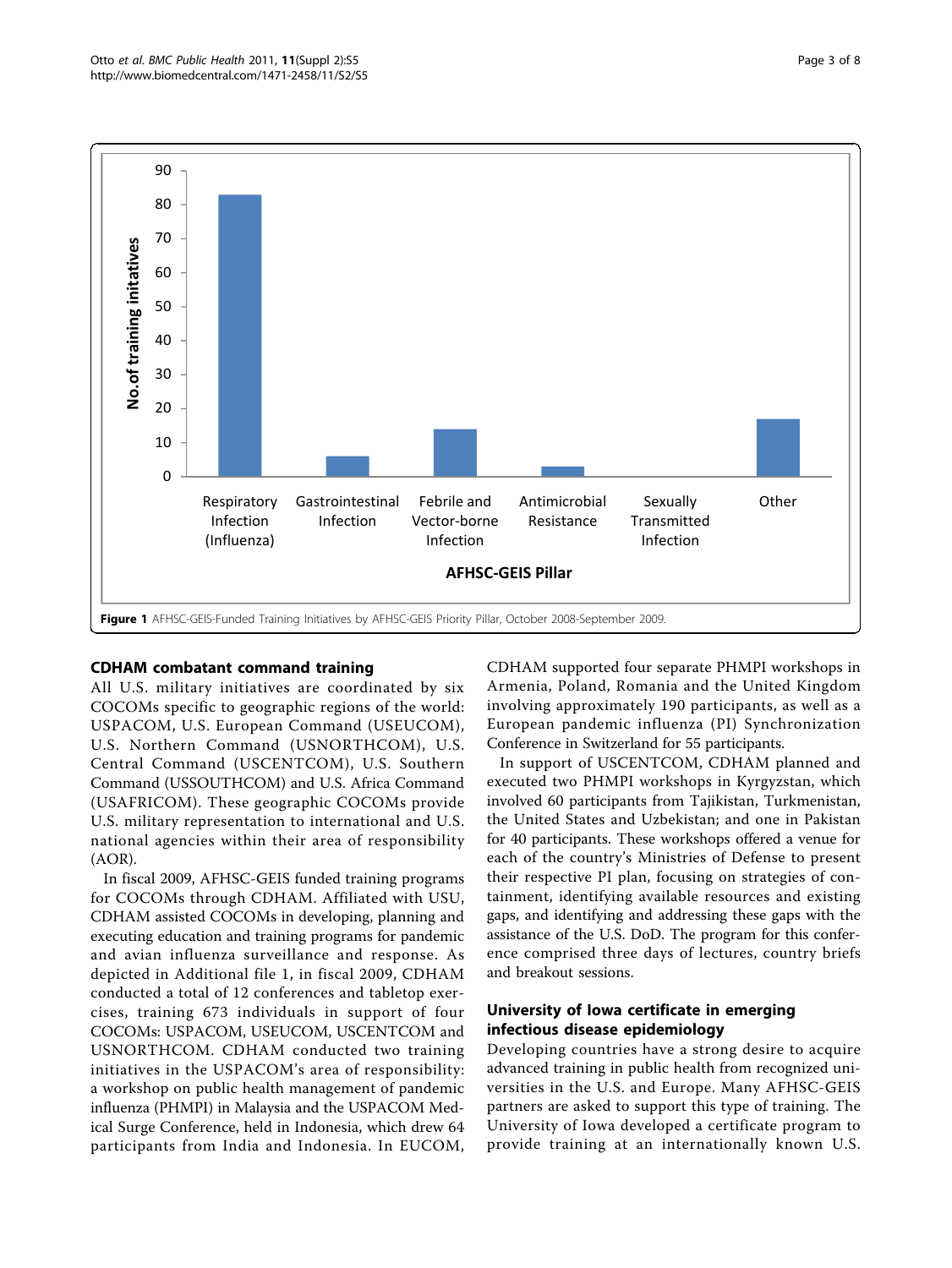<span id="page-3-0"></span>

Figure 2 Geographic Distribution of AFHSC-GEIS-Funded Training Initiatives, October 2008-September 2009.

university, through graduate level coursework that trainees could use as an entry to additional graduate studies and potentially the completion of a master of public health (M.P.H.) degree. The certificate program aims to build sustainable epidemiology research capacity in infectious disease by promoting collaborations between international U.S. laboratories and other nations. The program also trained promising young public health officials who will hopefully support public health capacity in their home countries and contribute to the control of local epidemics that may have a global effect.

With AFHSC-GEIS funding, the University of Iowa's College of Public Health created a 12-semester-hour

Certificate in Emerging Infectious Disease Epidemiology, nine hours of which may be applied toward an M.P.H. degree. For the summer 2009 class, 33 foreign nationals (from Bangladesh, Egypt, Indonesia, Kenya, Mongolia, Nepal, Nigeria, Pakistan, Panama, Peru, the Philippines, Poland, Rwanda and Thailand) were nominated and enrolled in the certificate program by the DoD overseas research laboratory commanders, AFHSC-GEIS staff, CDC, and U.S. Department of State. Intensive training was conducted in Iowa City for two weeks (six semester hours) that included lectures, tutorials, field experiences, lab exercises, public health demonstrations and written examinations. The remaining credits were earned via web-based curricula [\[10\]](#page-7-0).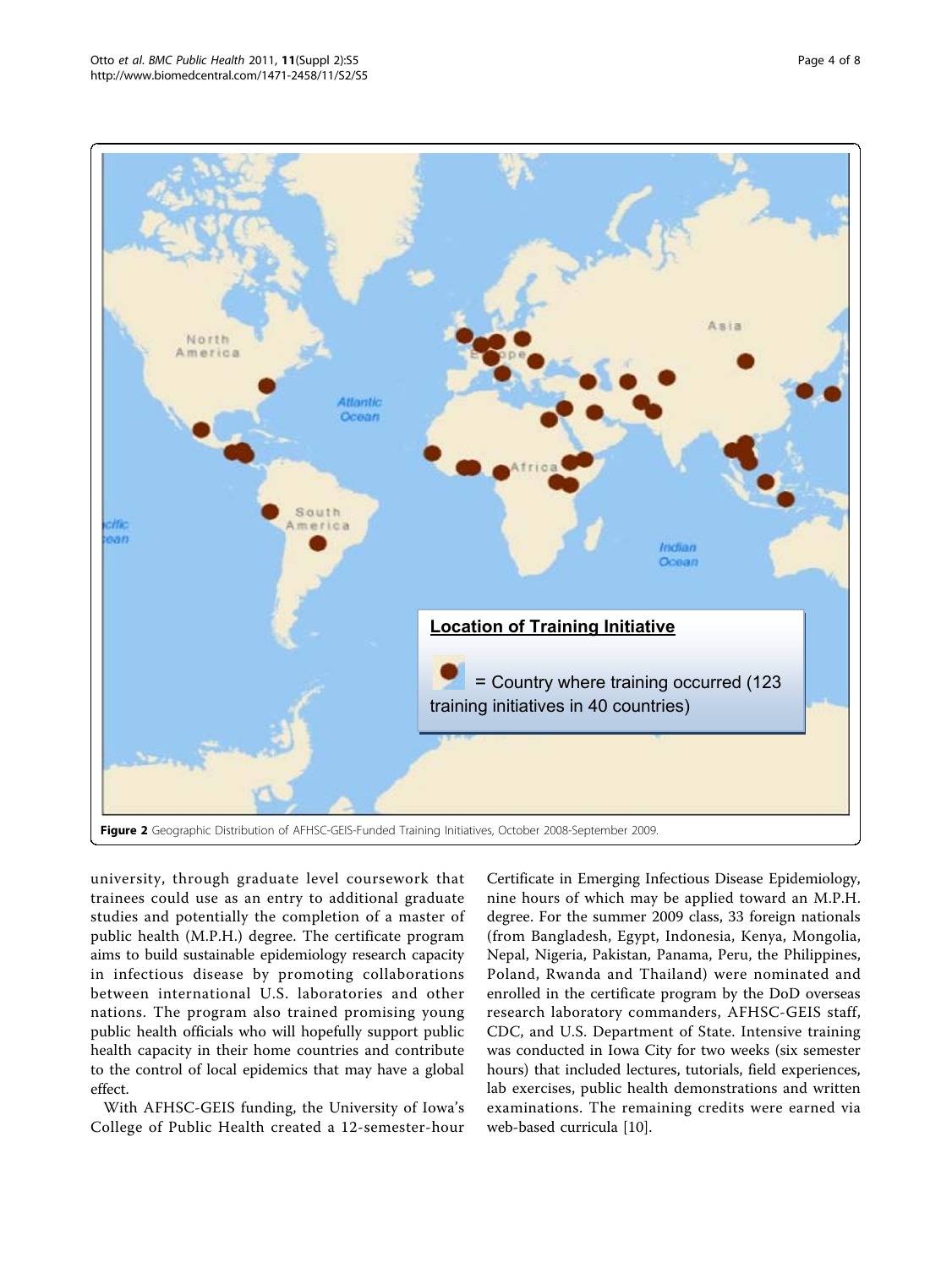# U.S. Army Medical Research Unit-Kenya (USAMRU-K) Malaria Diagnostics Center of Excellence

The continued operation of the Malaria Diagnostics Center of Excellence (MDCoE) in Kisumu, Kenya, provided important contributions in professional malaria diagnostic training. The MDCoE was established in 2004 with AFHSC-GEIS funding. Objectives of the center include training microscopists working in the clinical setting in developing countries and transferring technology to host countries [\[11\]](#page-7-0).

In fiscal 2009, the MDCoE conducted seven basic malaria microscopy courses, four of which were AFHSC-GEIS-funded, which reached 55 laboratory technicians from Kenya, Nigeria, Republic of South Africa, Tanzania, Uganda and the United States. Each course consisted of 10 days of laboratory practical sessions, lectures, group discussions, demonstrations, take home assignments and pre- and post-course examinations.

By training microscopists who support malaria clinical trials and disease surveillance projects, the MDCoE helped to improve the quality of data generated by these projects. In addition, training of Kenyan clinical microscopists, as well as microscopists from other African countries, will hopefully improve the quality of health care delivery and potentially contribute to a reduction in the malaria disease burden in the local population.

The MDCoE also conducted a mosquito taxonomy and control course, which was taught to 15 Kenyans from the Division of Vector-Borne Diseases in February 2009. This course focused on insect vector taxonomy, identification and control. By teaching this course, USAMRU-K was better able to understand Kenyan vector-control efforts and learn of locations with high risks for vector-borne diseases. They were also able to better identify potential sites for future surveillance activities. The addition of this course expanded outreach potential and should lead to improvement of the quality of their vector surveillance and control programs in Africa.

### USUHS–geographic information systems

In the fields of public health and epidemiology, geographic information systems (GIS) have become increasingly popular and beneficial as a tool for tracking epidemics and showing geographic trends of various diseases. In fiscal 2009, USUHS offered important training in the use of GIS for military and civilian students, as well as overseas laboratory personnel.

The University developed and conducted five basic GIS training initiatives, two of which were training courses at the Armed Forces Research Institute of the Medical Sciences (AFRIMS) in Thailand. The first included a two-hour mini-course, presented to 24 project managers, on the use of GIS and remote sensing, or the acquisition of information using either recording or real-time sensing devices, in vector-borne disease studies. USUHS conducted a second one-day course on using global positioning systems in the field and in GIS to 21 technicians.

In addition, USUHS continues to offer an introduction to GIS course as part of its master's degree program in public health. In fiscal 2009, four students enrolled in this course. The University has also provided basic GIS training on an individual basis. University instructors provided basic GIS training to a visiting Thai student, whose dissertation involved examining the distribution of mosquito larvae in Southeast Asia, as well as an analyst in Korea.

Finally, USUHS administered a more advanced two-day course on ecological niche modeling to 17 GIS analysts at AFRIMS. This course focused on creating predictive maps of disease and vector distribution. The use of GIS in public health and epidemiology is an important tool, and the GIS training initiatives of USUHS provide public health students and lab personnel with important skills directly applicable to their field.

# U.S. Naval Medical Research Center Detachment (NMRCD)

Like the other overseas laboratories, NMRCD has a long and successful history of conducting innovative training in laboratory methods, epidemiology and research ethics. Each scientific department conducts laboratory training in their respective fields, but the Public Health Training Program within the Emerging Infections Department undertakes the majority of NMRCD training. This group has successfully leveraged U.S. Agency for International Development, CDC and the U.S. National Institutes of Health (NIH)/Fogarty International Center grants, in addition to AFHSC-GEIS funding, to further their training mission in the epidemiology of emerging infectious diseases.

The detachment has used multiple formats to accomplish its training mission. Target audiences included personnel from local Ministries of Health, Agriculture and Defense, academic staff and scientists from Peru and other countries in the Americas, as well as U.S. military and civilian scientists. The countries reached by NMRCD training included Chile, Paraguay, Peru and the United States.

The general approach to training at NMRCD promoted the integrated use of epidemiological, public health and clinical skills, coupled with innovative methods adapted specifically for the region of the Americas. Specifically, this included the continuation of a wellregarded outbreak investigation course in Peru and Paraguay, the introduction of a new course on field epidemiology methods in Peru, and the continued support for the fifth iteration of the NIH's Clinical Research videoconference over three months.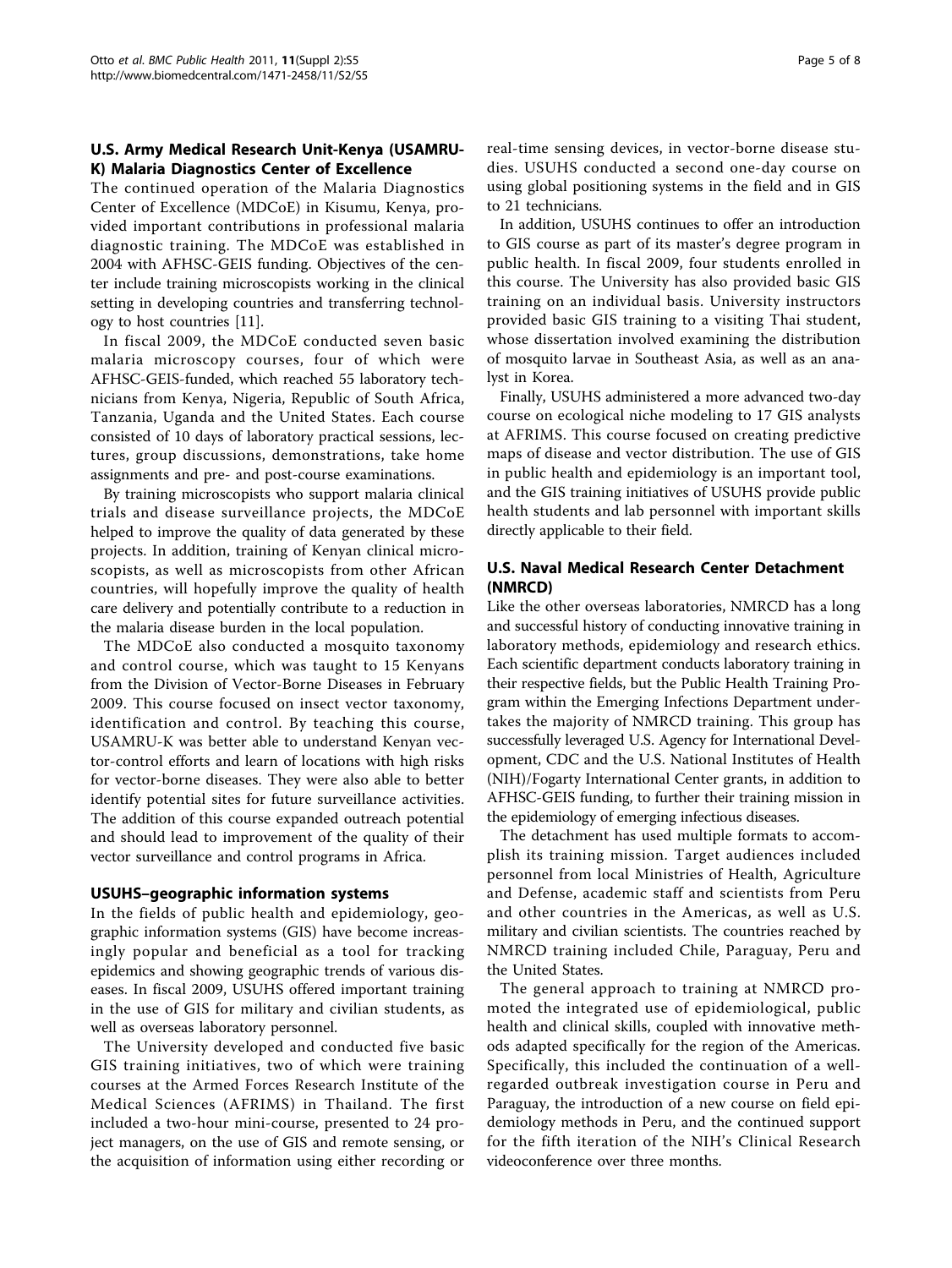# Challenges encountered by partners in conducting training initiatives

Although the majority of AFHSC-GEIS partners did not report challenges in conducting training initiatives, some did encounter difficulties. The most frequent problems noted by overseas partners related to host-nation issues, including political instability and insufficient infrastructure. For example, after the disputed Kenyan presidential elections in December 2007, the ensuing political instability and breakdown of law and order resulted in a burglary at USAMRU-K, where many AFHSC-GEIS program computers were stolen or vandalized. Likewise, political instability in Honduras impeded Public Health Command Region-South personnel from working effectively in the country for several months.

Insufficient host-nation infrastructure reported by AFHSC-GEIS overseas partners included unreliable communications networks and frequent power outages. Other reported challenges of undertaking AFHSC-GEIS projects outside the United States involved acquiring supplies, materials and equipment; finding and training competent personnel; establishing and maintaining collaborative agreements with host countries; and overcoming language barriers. Inadequate English proficiency was the most significant barrier to student performance in the University of Iowa's certificate program in emerging infectious disease epidemiology. Funding delays, as well as the challenge of maintaining continuity of projects with uncertain funding, were also noted by several AFHSC-GEIS partners.

### **Discussion**

Experts note a growing realization that to improve global public health substantially, a training agenda must be developed that will sustainably educate the public health work force. Numerous training efforts now exist, but more comprehensive and coordinated approaches are needed. Some of these current efforts are extremely robust, such as the Field Epidemiology and Laboratory Training Program (FELTP), long considered the gold standard in public health training. However, this program reaches limited numbers of public health officials due to its comprehensive nature [[12\]](#page-7-0). To fill this gap, shorter-term field, laboratory and academic training options are needed [[13](#page-7-0),[14\]](#page-7-0). These directed training opportunities allow for the rapid acquisition of specialized skills, especially in laboratory techniques, outbreak investigation, and response and control of emerging infectious disease. Importantly, they serve a key role in supporting the implementation of the IHR (2005) and in meeting the local and regional public health needs of developing countries.

Epidemiologic and laboratory training are key components of public health capacity building, and thus, represent an important strategic goal of the AFHSC-GEIS network. From September 2008 through October 2009, the AFHSC-GEIS network, through 18 partner organizations, conducted 123 training initiatives in 40 countries that reached 3,130 U.S. and host-country personnel. Expanded training activities in the areas of pandemic preparedness, outbreak investigation and response, EID surveillance, and pathogen diagnostic techniques have contributed to building robust capabilities at the local level, in direct support of the implementation of IHR (2005).

In addition to documenting the educational initiatives of AFHSC-GEIS partners, this review provides recommendations for improving training activities that merit attention. The first and second recommendations are "global" in nature, requiring action by entities outside AFHSC-GEIS. The third and fourth recommendations are internal to AFHSC-GEIS, relating to quality improvement. Finally, the fifth recommendation requires the action of other entities, as well as AFHSC-GEIS itself.

First, coordinate training initiatives among partners to avoid unnecessary duplication and maximize resources to address gaps. This should be done with other state and non-state entities (CDC and WHO), as well as nongovernmental organizations, academia and other groups involved in global public health education. Training is an essential but time-consuming activity. Training conducted by AFHSC-GEIS partners in fiscal 2009 appear to be largely project-specific and do not seem to be closely coordinated within regions or between partners. As shown in Figure [1](#page-2-0), respiratory infections (namely influenza) represented the majority of training initiatives (68 percent) in fiscal 2009. Although these educational efforts targeting influenza were important, especially in light of the recent pandemic, increased coordination and communication among partners may have brought focus to gaps in training, such as in sexually transmitted infections, one of the AFHSC-GEIS pillars (Figure [1](#page-2-0)).

Second, plan and develop training initiatives in a strategic, systems manner. A strategic and systematic approach to identifying training needs and developing educational initiatives would enhance coordination of efforts, assist in identifying appropriate subject matter experts and lessen the burden on any single organization. Such an approach could allow for increased efficiency and reduce duplication of efforts. Several efforts are under way to catalog or map education efforts, with the intention of fostering collaboration. The efforts include the AfriHealth project and WHO's Knowledge Management for Public Health [\[15](#page-7-0)].

Third, enhance the involvement of central headquarters in coordinating and supporting training initiatives. Increased central coordination and scientific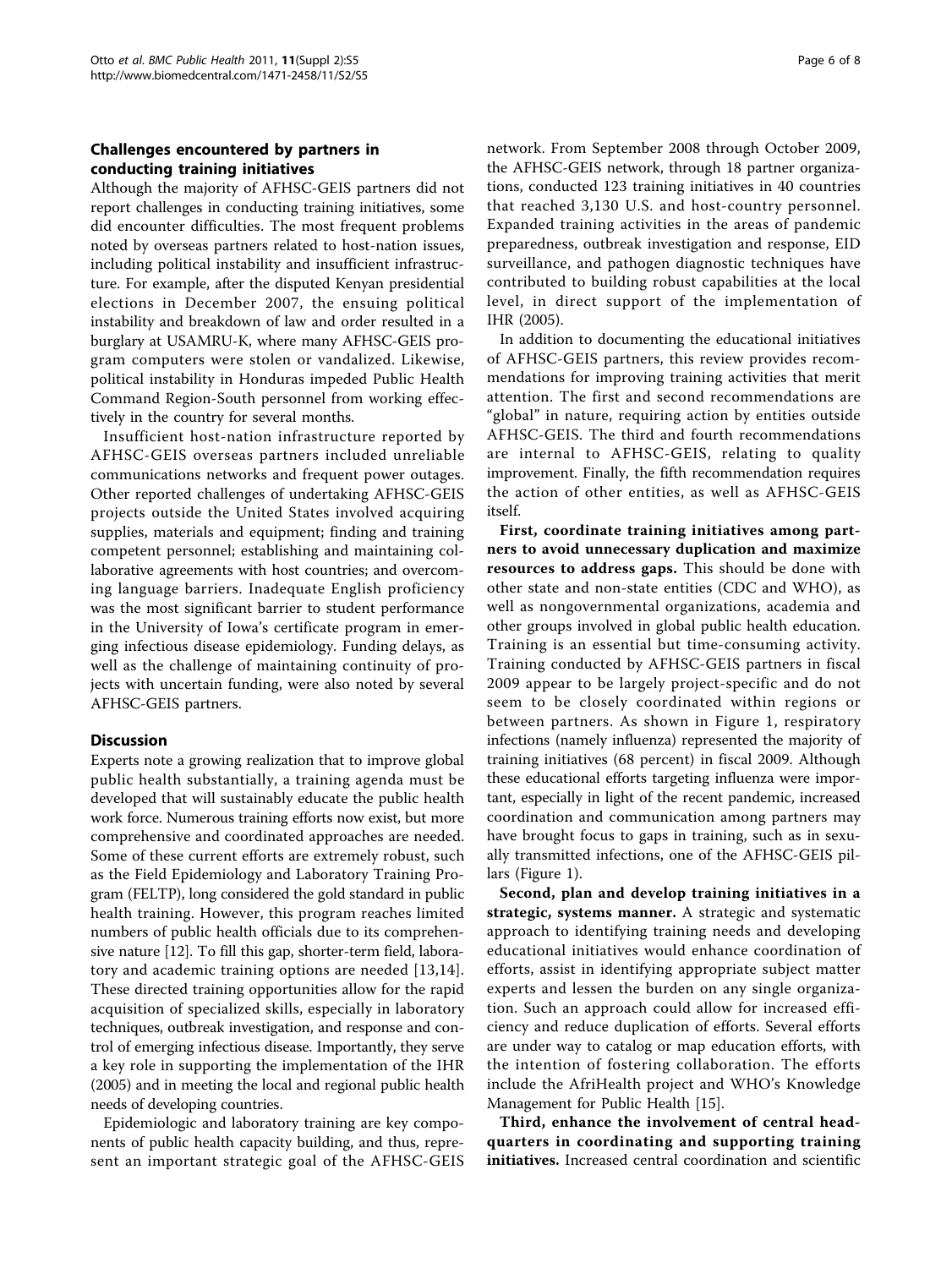<span id="page-6-0"></span>direction for AFHSC-GEIS projects can make existing training activities more efficient, productive and visible. Individual project progress may also benefit from more frequent scientific guidance. Given its ability to set policy and priorities for the global AFHSC-GEIS network and to interface with other interagency partners, AFHSC-GEIS is in a unique position to provide coordination and support of training initiatives.

Fourth, establish a central repository of training materials used in AFHSC-GEIS-funded training initiatives. A central repository of presentation slides, handouts, exercises and information on laboratory training kits would give partners a starting point from which to plan and coordinate their training activities.

Finally, implement evaluation metrics, including measurements of learning objectives and competencies (i.e., pre- and post-tests, self-assessments and learner satisfaction). Evaluation of the training initiatives is perhaps one of the most important steps. Simple pre- and post-tests could greatly enhance the efficiency and effectiveness of the training initiatives and identify the types of training that are the most successful and meaningful to the host country. Assessing the quality of training through a monitoring and evaluation framework across training programs, as well as assessing whether the level of sophistication is appropriate for the target audience, would be helpful.

The widespread realm of topics and geographic regions covered in the AFHSC-GEIS-funded training initiatives build on the center's objective of worldwide emerging infectious disease surveillance and response. The training initiatives mentioned in this review all fall directly under the focus areas and targeted efforts of the IHR (2005) in developing the core competencies to identify, respond to and control public health threats and potential public health emergencies of international concern around the world. These AFHSC-GEIS-funded training initiatives serve as a conduit for member states and neighboring countries to communicate and collaborate on emerging infectious disease planning and development of their national strategies for addressing complex public health emergencies. Funding of training initiatives that enhance global emerging infectious disease planning and surveillance will greatly benefit the world's population by preparing member states to address emerging infectious disease outbreaks in the future.

[Additional file 1: A](http://www.biomedcentral.com/content/supplementary/1471-2458-11-S2-S5-S1.docx)FHSC-GEIS Funded Training Initiatives, September 2008-October 2009 \* Training Modality Legend: W = Workshop,  $A =$  Academic Course,  $C =$  Conference,  $T =$  Tabletop exercise,  $D =$  Distance Learning, P = Telephone  $\dagger$  Where exact figures are not known, an estimate of the number of trainees is provided.

#### Acknowledgements

#AFHSC-GEIS Training Writing Group: Rachel Achila<sup>6</sup>, Whitney Baker<sup>8</sup> , Patrick Blair<sup>9</sup>, Matthew Brown<sup>10</sup>, Wallace Bulimo<sup>6</sup>, Denis Byarugaba<sup>7</sup>, Rodney<br>Coldren<sup>3</sup>, Michael Cooper<sup>11</sup>, Mariette Ducatez<sup>6</sup>, Benjamin Espinosa<sup>12</sup>, Peerach Ewings<sup>13</sup>, Alicia Guerrero<sup>14</sup>, Tony Hawksworth<sup>9</sup>, Christina Jackson<sup>11</sup>, John D Klena<sup>15</sup>, Scott Kraus<sup>6</sup>, Victor Macintosh<sup>14</sup>, Moustafa Mansour<sup>15</sup>, Gen Maupin<sup>14</sup> John Maza<sup>11</sup>, Joel Montgomery<sup>4</sup>, Lucy Ndip<sup>16</sup>, Julie Pavlin<sup>17</sup>, Miguel Quintana<sup>18</sup>, Webby Richard<sup>6</sup>, Danielle Rosenau<sup>5</sup>, Tamer Saeed<sup>15</sup>, Lucinda Sinclair<sup>14</sup>, Ina Smith<sup>14</sup>, James Smith<sup>14</sup>, Timothy Styles<sup>12</sup>, Maha Talaat<sup>15</sup>, Steven Tobias<sup>19</sup>, Jennifer Vettori<sup>5</sup>, John Villinski<sup>15</sup>, Fred Wabwire-Mangen<sup>7</sup> The authors wish to thank the numerous individuals who perform surveillance as part of the AFHSC-GEIS global network, including all individuals in the Ministries of Health and Ministries of Defense of our partner nations whose efforts have contributed to the success of the network.

**Disclaimer** 

The opinions stated in this paper are those of the authors and do not represent the official position of the U.S. Department of Defense. This article has been published as part of BMC Public Health Volume 11 Supplement 1, 2011: Department of Defense Global Emerging Infections Surveillance and Response System (GEIS): an update for 2009. The full contents of the supplement are available online at [http://www.biomedcentral.com/1471-2458/11?issue=S2.](http://www.biomedcentral.com/1471-2458/11?issue=S2)

#### Author details

<sup>1</sup> Armed Forces Health Surveillance Center, 11800 Tech Rd, Silver Spring, MD 20904, USA. <sup>2</sup>Department of Environmental and Global Health, College of Public Health and Health Professions University of Florida, Post Office Box 100188, Gainesville, FL 32610, USA. <sup>3</sup>Uniformed Services University of the Health Sciences, 4301 Jones Bridge Road, Bethesda, MD 20814, USA. <sup>4</sup>Naval Medical Research Center Detachment, Centro Medico Naval "CMST," Av. Venezuela CDRA 36, Callao 2, Lima, Peru. <sup>5</sup>Center for Disaster and Humanitarian Assistance Medicine, Uniformed Services University of the Health Sciences, F. Edward Hébert School of Medicine, 4301 Jones Bridge Road, Bethesda, MD 20814, USA. <sup>6</sup>U.S. Embassy, Attention: MRU, United Nations Avenue, Post Office Box 606, Village Market 00621 Nairobi, Kenya. <sup>7</sup>Makerere University Walter Reed Project, Influenza Research Programme Post Office Box 7062, Kampala, Uganda. <sup>8</sup>University of Iowa Center for Emerging Infectious Diseases, 2501 Crosspark Road, MTF B145, Coralville, lowa 52241, USA. <sup>9</sup>Naval Health Research Center, 140 Sylvester Road, San Diego, CA 92106, USA. <sup>10</sup>Medical Brigade/USAMEDDAC-Korea, Unit 15281, APO AP 96205-5281, USA. 11Public Health Region-Europe, CMR 402, APO AE 09180, USA. <sup>12</sup>Navy Environmental Preventive Medicine Unit 2, 1887 Powhatan Street, Norfolk, VA 23511-3394, USA. <sup>13</sup>Pacific Air Forces, 990 Scott Circle, Hickam Air Force Base, HI 96853, USA. <sup>14</sup>U.S. Air Force School of Aerospace Medicine, Epidemiology Consult Service, 2513 Kennedy Circle, Building 180, Brooks City Base, TX 78235, USA. <sup>15</sup>Naval Medical Research Unit Number 3, Extension of Ramses Street, Adjacent to Abbassia Fever Hospital, Postal Code 11517, Cairo, Egypt. <sup>16</sup>University of Buea, Department of Biochemistry and Microbiology, Faculty of Science, Post Office Box 63, Buea, South Western Province, Cameroon.<sup>17</sup>Armed Forces Research Institute of Medical Sciences, 315/6 Rajavithi Road, Bangkok, Thailand 10400. <sup>18</sup>Public Health Region-South, Building 2472 Schofield Road, Fort Sam Houston, TX 78234, USA. <sup>19</sup>Naval Medical Research Unit Number 2, Kompleks Pergudangan DEPKES R.I., JI. Percetakan Negara II No. 23, Jakarta, 10560, Indonesia.

#### Competing interests

To the best knowledge of the authors, no competing interests are reported.

Published: 4 March 2011

#### References

- 1. World Health Organization (WHO): International Health Regulations (2005) Second Edition. Switzerland: World Health Organization Press; 2008.
- 2. Russell KL, Rubenstein J, Burke RL, Vest K, Johns MC, Sanchez J, Meyers B, Blazes DL: The Global Emerging Infection Surveillance and Response System (GEIS), a U.S. government tool for improved global biosurveillance: a review of 2009. BMC 2010.